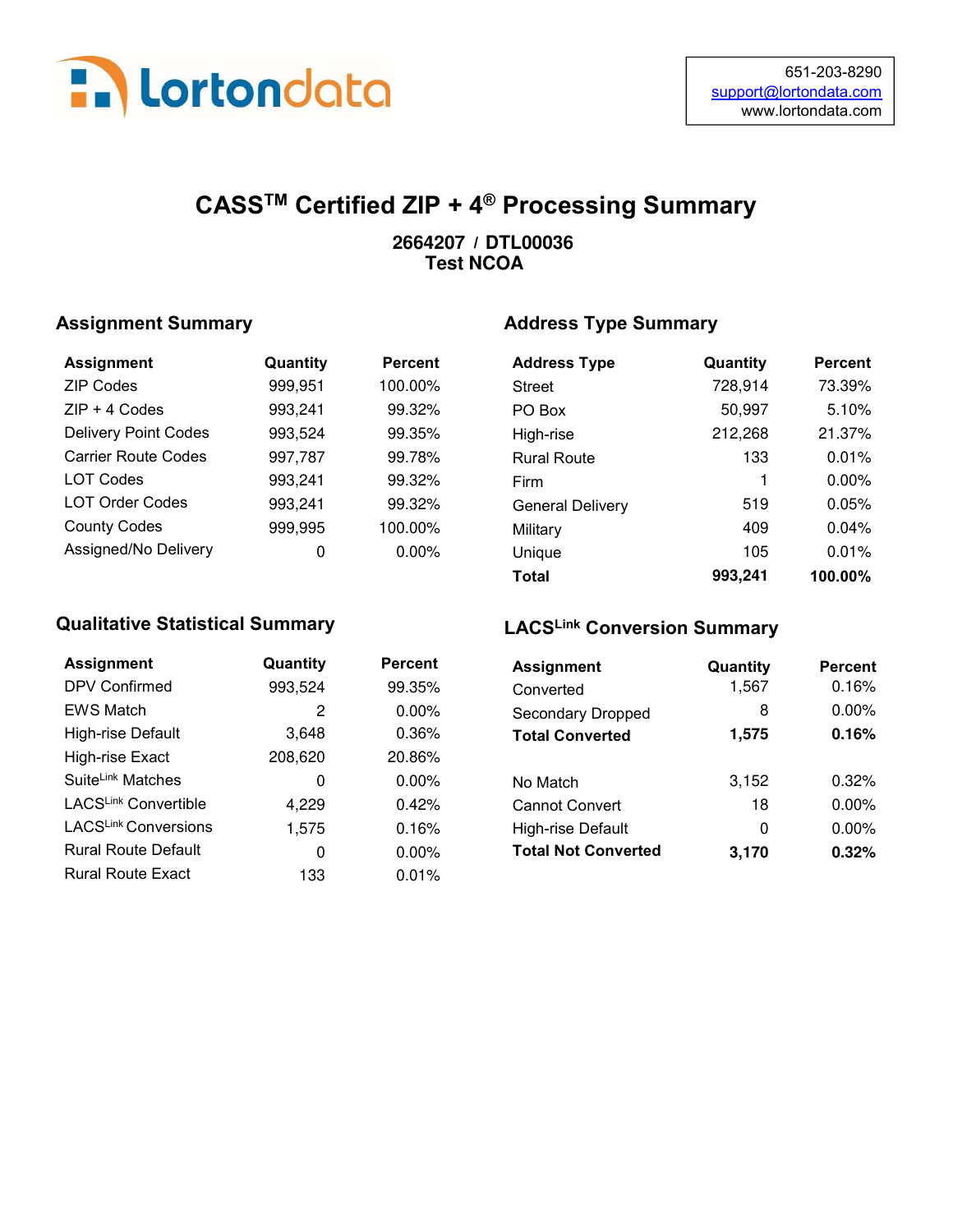## CASS Certified ZIP + 4 Processing Summary

## / **2664207 DTL00036 Test NCOA**

### Delivery Point Validation (DPV) Summary

| <b>DPV Status</b>                        | Quantity | <b>Percent</b> |
|------------------------------------------|----------|----------------|
| <b>Primary &amp; Secondary Confirmed</b> | 987,497  | 98.75%         |
| Secondary Not Confirmed                  | 2,597    | 0.26%          |
| <b>Secondary Missing</b>                 | 3,430    | 0.34%          |
| <b>Total Confirmed</b>                   | 993,524  | 99.32%         |
|                                          |          |                |
| DPV Not Validated                        | 4,078    | 0.41%          |
| No DPV Validation attempted              | 2,398    | 0.24%          |
| <b>Total Not Confirmed</b>               | 6.476    | 0.65%          |

| <b>DPV Status</b>                    | Quantity | <b>Percent</b> |
|--------------------------------------|----------|----------------|
| DPV Vacant                           | 42,495   | 4.25%          |
| DPV No-Stat                          | 23,443   | 2.34%          |
| DPV PO Box Street Address            | 2        | $0.00\%$       |
| DPV Door Not Accessible              | 2.945    | 0.29%          |
| DPV Commercial Mail Receiving Agency | 483      | 0.05%          |
| DPV Throwback                        | 1,406    | 0.14%          |
| DPV No Secure Location               | 831      | 0.08%          |

### Delivery Point Validation (DPV) Footnotes Summary

| <b>DPV Footnote</b>                             | Quantity | <b>Percent</b> |
|-------------------------------------------------|----------|----------------|
| $AA - ZIP + 4 Match$                            | 997,787  | 99.78%         |
| $A1 - No$ ZIP + 4 Match                         | 2,211    | 0.22%          |
| BB - All Components Match DPV                   | 986,464  | 98.65%         |
| CC - Secondary Invalid                          | 3,430    | 0.34%          |
| F1 - Military Address                           | 409      | 0.04%          |
| G1 - General Delivery                           | 519      | 0.05%          |
| M1 - Primary Missing                            | 7        | $0.00\%$       |
| M3 - Primary Invalid                            | 3,761    | 0.38%          |
| N1 - Secondary Missing                          | 2,597    | 0.00%          |
| PB - PO Box Street Address                      | 2        | $0.00\%$       |
| P1 - Missing RR/HC                              | 0        | 0.03%          |
| P <sub>3</sub> - Invalid PO/ RR/ HC             | 317      | $0.00\%$       |
| RR - CMRA Match                                 | 3        | 0.05%          |
| R1 - CMRA Match - No Secondary                  | 480      | 0.26%          |
| R7 - Physical Address Does Not Receive Delivery | 283      | 0.03%          |
| U1 - Unique Address                             | 105      | 0.01%          |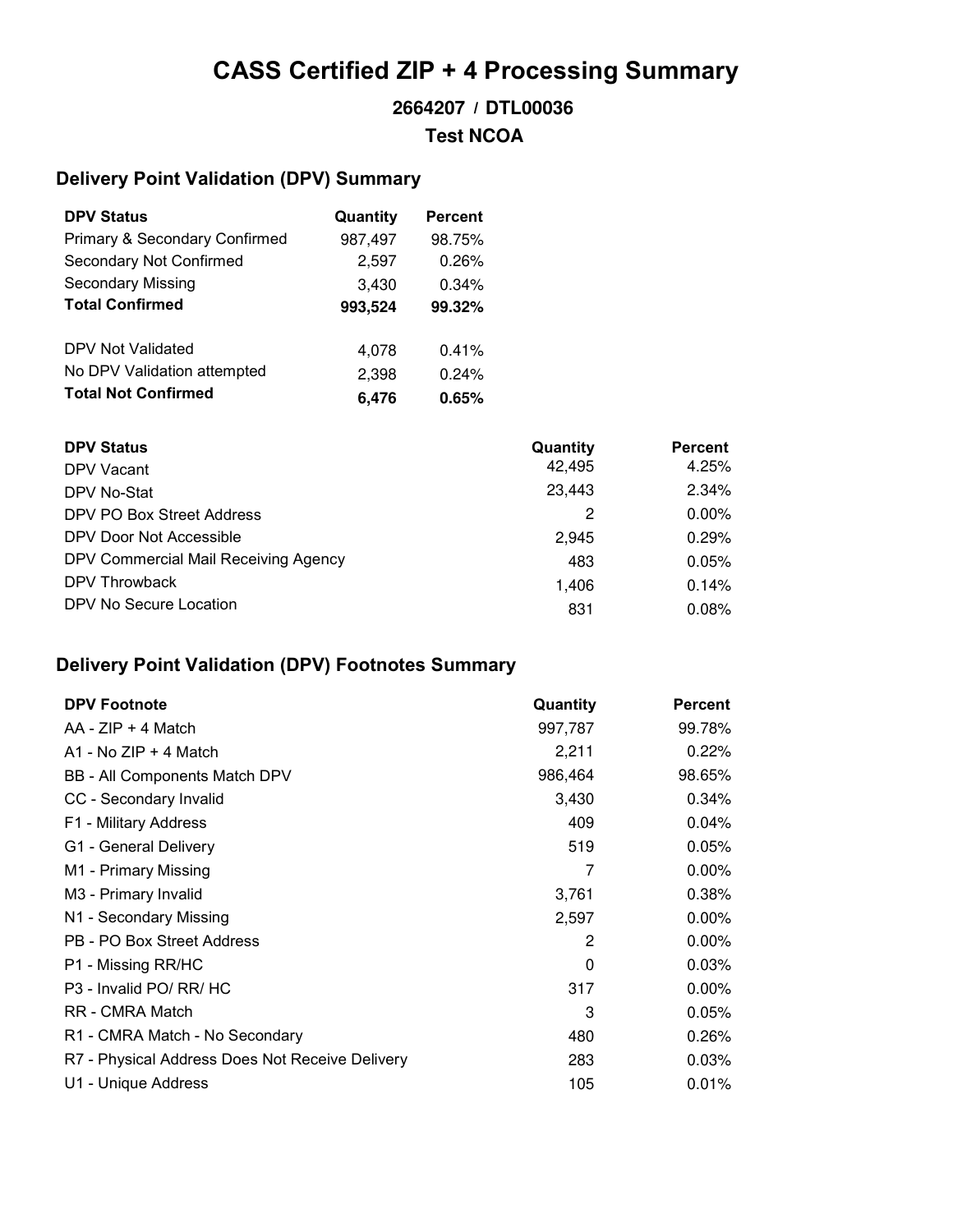## CASS Certified ZIP + 4 Processing Summary

## / **2664207 DTL00036 Test NCOA**

#### Error Code Summary

| Error | <b>Description</b>                                                      | Quantity | <b>Percent</b> |
|-------|-------------------------------------------------------------------------|----------|----------------|
| E000  | system error                                                            | 0        | 0.00%          |
| E101  | last line is invalid or missing                                         | 0        | 0.00%          |
| E194  | failure to match to unique ZIP, missing or invalid address component(s) | 0        | 0.00%          |
| E212  | missing city and invalid ZIP                                            | 0        | 0.00%          |
| E213  | invalid city and missing ZIP                                            | 0        | 0.00%          |
| E214  | invalid city and invalid ZIP                                            | 3        | 0.00%          |
| E302  | invalid or missing primary address line                                 | 2        | 0.00%          |
| E412  | street name is invalid                                                  | 1,115    | 0.11%          |
| E420  | primary range is invalid or missing                                     |          | 0.00%          |
| E421  | primary range is invalid for street/route/building                      | 946      | 0.09%          |
| E422  | pre-directional needed, input is invalid or missing                     | 41       | 0.00%          |
| E423  | suffix needed, input is invalid or missing                              | $\Omega$ | 0.00%          |
| E425  | suffix & directional needed, input is invalid or missing                | 0        | 0.00%          |
| E430  | multiple possible address line matches too similar to choose one        | 23       | 0.00%          |
| E431  | urbanization needed, input is invalid or missing                        | 0        | 0.00%          |
| E439  | exact match in EWS directory                                            | 2        | 0.00%          |
| E500  | other error                                                             | 0        | 0.00%          |
| E501  | foreign address                                                         | 0        | 0.00%          |
| E506  | post-directional needed, input is invalid or missing                    | 80       | 0.01%          |
| E600  | identified by USPS as unsuitable for delivery of mail                   | 185      | 0.02%          |
| E601  | primary number does not DPV confirm, ZIP+4 removed                      | 4,078    | 0.41%          |
| E999  | E999 error                                                              | 283      | 0.03%          |
|       | <b>Total Error Codes</b>                                                | 6,759    | 0.68%          |

This report contains statistical information regarding your input file processed through our CASS Certified ZIP+4 Service. If you requested NCOALink processing, statistics for the updated addresses are found in the NCOALink Processing Summary Report.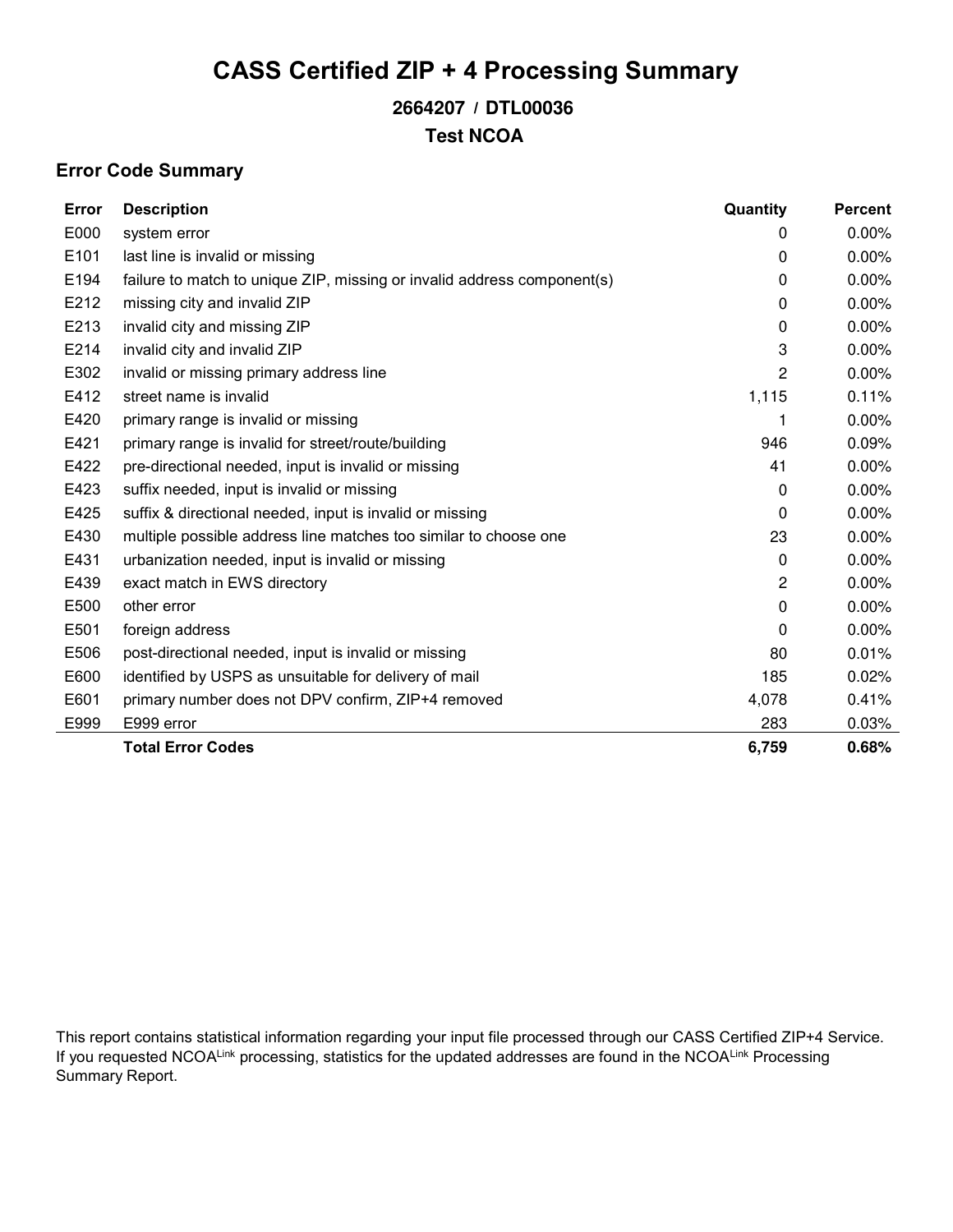

# NCOALink® Processing Summary Report

## / **2664207 DTL00036 Test NCOA**

#### NCOALink Match Types

|                   |          | NCOALink Match |
|-------------------|----------|----------------|
| <b>Match Type</b> | Quantity | Percentage     |
| Individual match  | 46.452   | 66.07%         |
| Family match      | 23,784   | 33.83%         |
| Business match    | 68       | 0.10%          |
| Total             | 70.304   |                |

### NCOALink Move Statistics

|                                   |          | NCOALink Match |
|-----------------------------------|----------|----------------|
| Matches: new address provided     | Quantity | Percentage     |
| Address confirmed                 | 65,640   | 93.37%         |
| New secondary range not confirmed | 239      | $0.34\%$       |
| <b>Total</b>                      | 65879    | 93.71%         |
| Matches: no new address available |          |                |
| New primary address not confirmed | 1786     | 2.54%          |
| Foreign move                      | 11       | $0.00\%$       |
| Moved, left no forwarding address | 2,313    | 0.23%          |
| PO Box closed                     | 315      | 0.03%          |
| <b>Total</b>                      | 4425     | 6.29%          |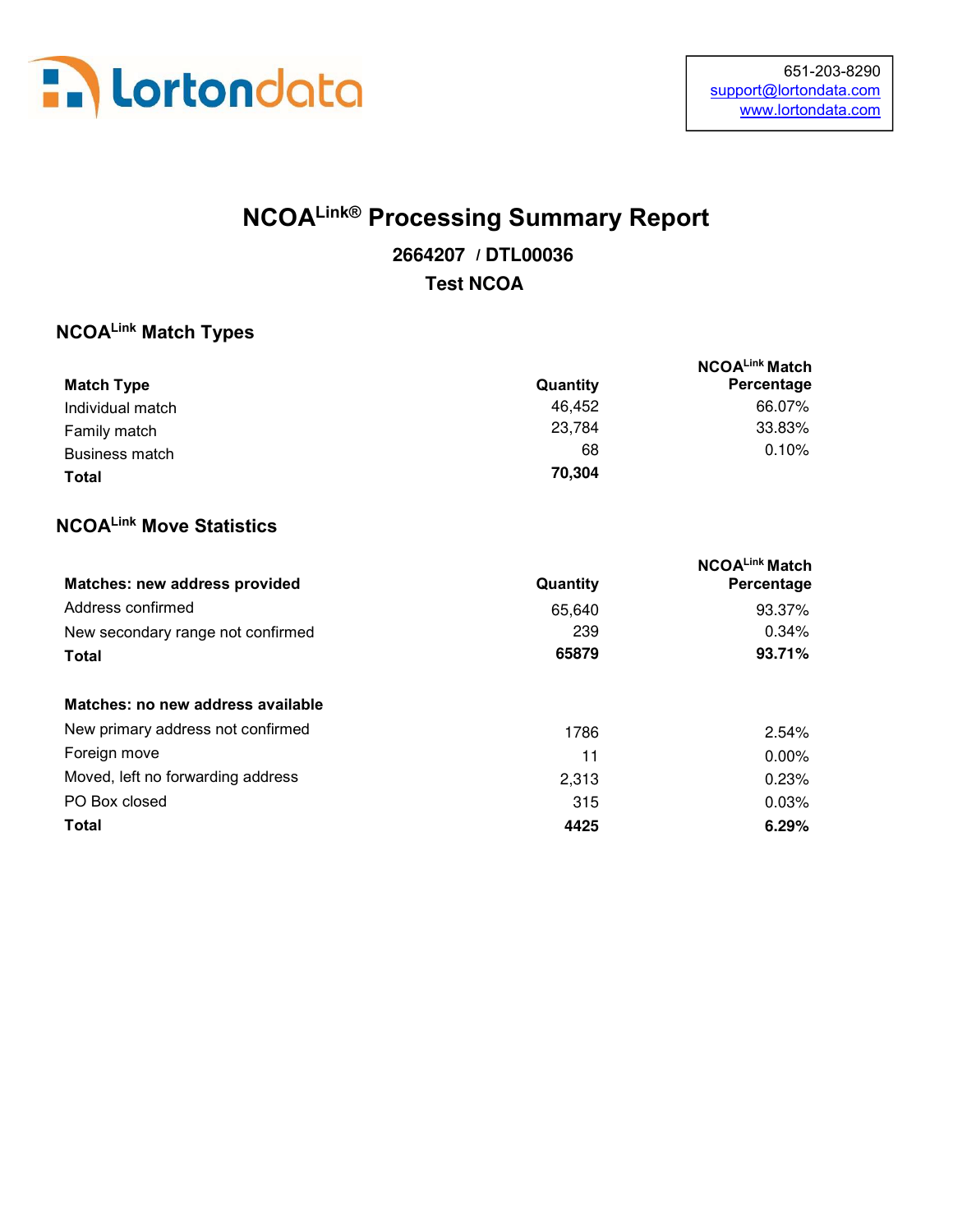# NCOALink Processing Summary Report

#### / **2664207 DTL00036**

#### **Test NCOA**

#### Move Effective Date Distribution

|                 | <b>New Address</b><br><b>Provided</b> | <b>New Address Not</b><br>Available | <b>New Address Not</b><br><b>Provided</b> |
|-----------------|---------------------------------------|-------------------------------------|-------------------------------------------|
| <b>Period</b>   | (A, 91, 92)                           | (01, 02, 03)                        | (05, 14, 19)                              |
| Months $0 - 3$  | 3,032                                 | 94                                  | 1,170                                     |
| Months $4 - 6$  | 3,516                                 | 73                                  | 111                                       |
| Months $7 - 12$ | 5,464                                 | 211                                 | 40                                        |
| Months 13 - 18  | 8,066                                 | 286                                 | 61                                        |
| Months $19+$    | 44,047                                | 1,880                               | 381                                       |
| Total           | 65879                                 | 2639                                | 1786                                      |

#### Move Activity by Month

| <b>Month</b>     | <b>Matched</b> | <b>Month</b> | <b>Matched</b> | <b>Month</b> | <b>Matched</b> |
|------------------|----------------|--------------|----------------|--------------|----------------|
| 1                | 1,181          | 17           | 1,574          | 33           | 1,417          |
| $\overline{2}$   | 1,837          | 18           | 1,544          | 34           | 1,086          |
| 3                | 1,278          | 19           | 1,526          | 35           | 1,167          |
| 4                | 1,340          | 20           | 1,192          | 36           | 1,374          |
| 5                | 1,276          | 21           | 1,059          | 37           | 1,535          |
| 6                | 1,084          | 22           | 841            | 38           | 1,755          |
| 7                | 962            | 23           | 953            | 39           | 1,845          |
| 8                | 1,019          | 24           | 1,072          | 40           | 2,109          |
| $\boldsymbol{9}$ | 1,041          | 25           | 1,332          | 41           | 2,126          |
| 10               | 795            | 26           | 1,421          | 42           | 2,268          |
| 11               | 921            | 27           | 1,482          | 43           | 2,132          |
| 12               | 977            | 28           | 1,787          | 44           | 1,701          |
| 13               | 1,190          | 29           | 1,754          | 45           | 1,725          |
| 14               | 1,271          | 30           | 1,968          | 46           | 1,367          |
| 15               | 1,241          | 31           | 1,678          | 47           | 1,562          |
| 16               | 1,593          | 32           | 1,446          | 48           | 1,628          |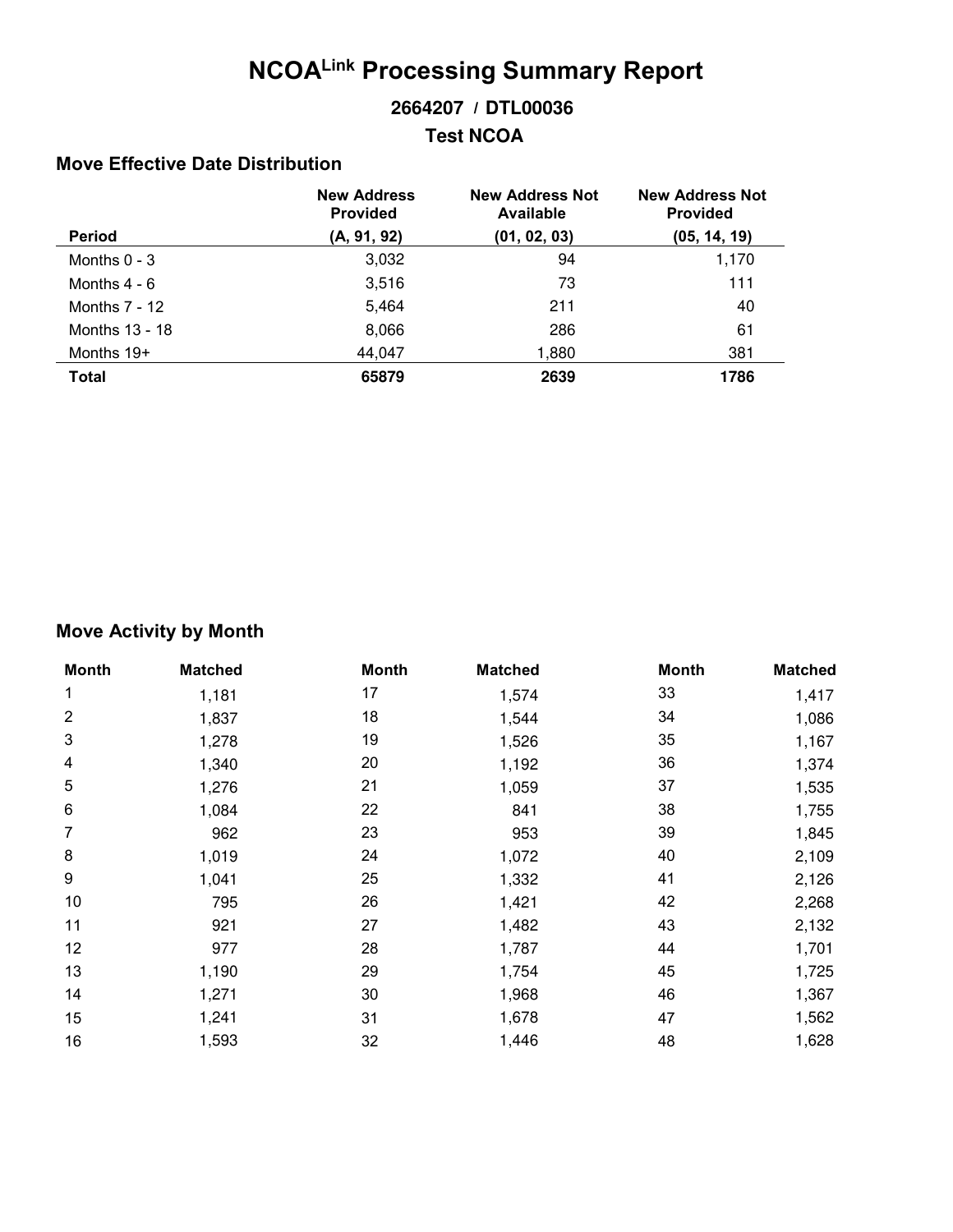# NCOALink Processing Summary Report

## / **2664207 DTL00036 Test NCOA**

## NCOALink Return Code Summary

| Return<br>Code |                                                      | Quantity    | <b>Percent</b> |
|----------------|------------------------------------------------------|-------------|----------------|
|                | NCOALink Match - New Address Provided                |             |                |
| A              | <b>COA Match</b>                                     | 65,640      | 6.56%          |
| 91             | COA Match - secondary number dropped from COA        | 203         | 0.02%          |
| 92             | COA Match - secondary number dropped from input      | 36          | 0.00%          |
|                | NCOALink Match - No New Address Available            |             |                |
| 01             | COA Match - foreign move                             | 11          | 0.00%          |
| 02             | COA Match - move left no address                     | 2,313       | 0.23%          |
| 03             | COA Match - PO Box closed no forwarding address      | 315         | 0.03%          |
| 05             | COA Match - a new address cannot be provided         | 53          | 0.01%          |
| 14             | COA Match - new address would not convert            | 28          | 0.00%          |
| 19             | Found COA - new address not ZIP + 4 or DPV confirmed | 1,705       | 0.17%          |
|                | <b>Cannot Match COA</b>                              |             |                |
| 00             | No COA Match                                         | 924,444     | 92.44%         |
| 04             | Cannot Match COA - street address with secondary     | 56          | 0.01%          |
| 06             | Cannot Match COA - middle name conflict              | 1           | 0.00%          |
| 07             | Cannot Match COA - gender conflict                   | 0           | 0.00%          |
| 08             | Cannot Match COA - conflicting instructions          | 1           | 0.00%          |
| 09             | Cannot Match COA - high-rise default                 | 3           | 0.00%          |
| 10             | Cannot Match COA - rural default                     | $\mathbf 0$ | 0.00%          |
| 11             | Cannot Match COA - insufficient COA name             | 1           | 0.00%          |
| 12             | Cannot Match COA - middle name test failed           | 410         | 0.04%          |
| 13             | Cannot Match COA - gender test failed                | 2           | 0.00%          |
| 15             | Cannot Match COA - individual name insufficient      | 1           | 0.00%          |
| 16             | Cannot Match COA - secondary number discrepancy      | 20          | 0.00%          |
| 17             | Cannot Match COA - other insufficient name           | 0           | 0.00%          |
| 18             | Cannot Match COA - general delivery                  | 4           | $0.00\%$       |
| 20             | Cannot Match COA - conflicting directions            | $\mathbf 0$ | 0.00%          |
|                | <b>From "Daily Delete" Process</b>                   |             |                |
| 66             | Daily Delete                                         | 2,355       | 0.24%          |
|                | <b>Total NCOALink Return Codes</b>                   | 997,602     | 99.76%         |